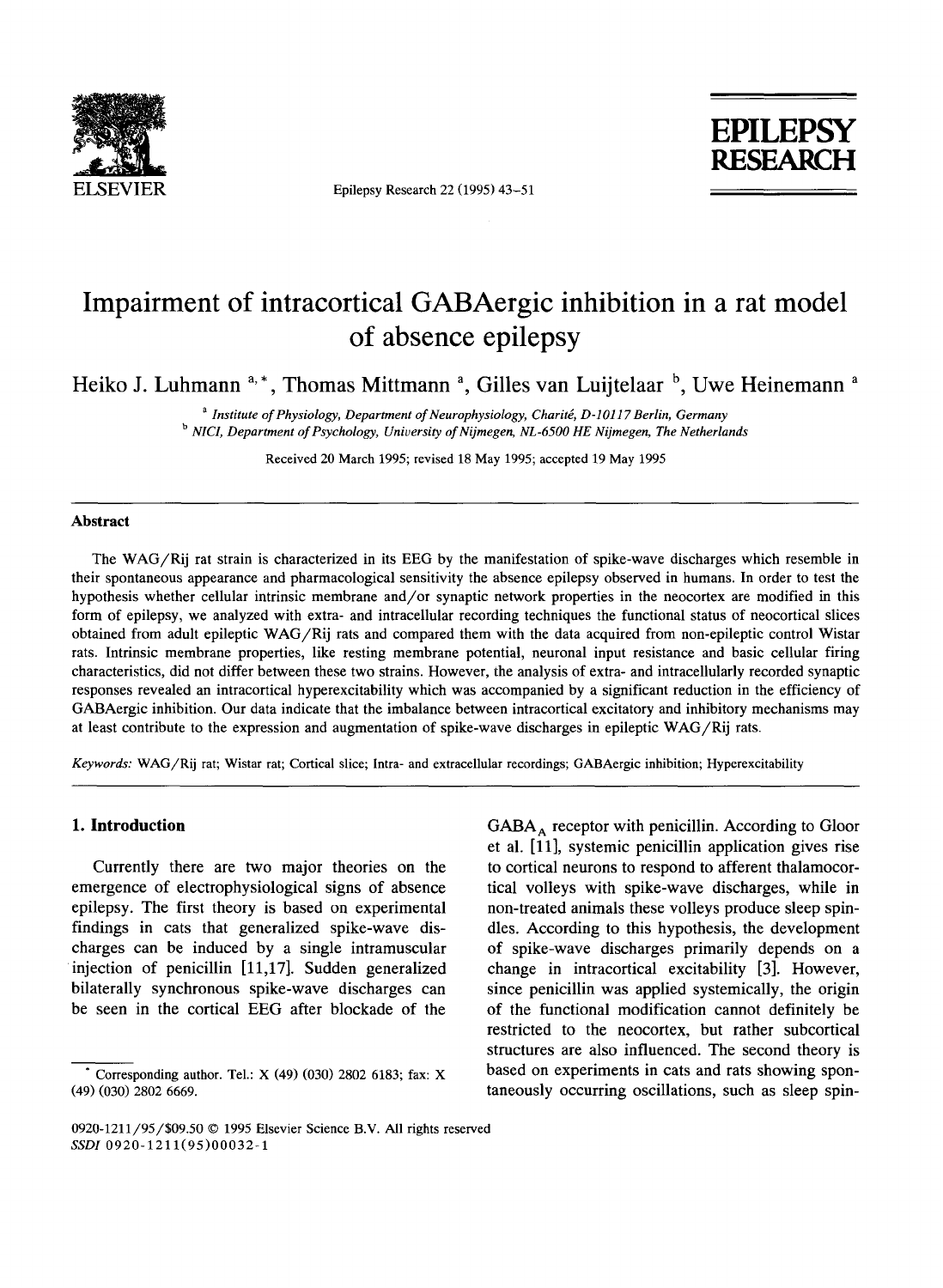dies and spike-wave discharges [4,35]. According to this hypothesis, rhythmic synchronous EEG patterns, such as sleep spindles and spike-wave patterns, originate from an intrathalamic circuitry. Anatomical data showed that the reciprocal thalamocortical fibers send and receive collaterals to the reticular thalamic nucleus (for review see [13]). Steriade et al. [35] propose a critical role of this reticular thalamic nucleus in the initiation and maintenance of thalamic oscillations. From lesioning experiments [2] and surgical disconnection of the reticular thalamic nucleus [36], it was concluded that the reticular thalamus acts as a pacemaker. Buzsáki [4] proposes that spike-wave discharges result from interactions between the relay thalamus and the reticular thalamic nucleus. In vivo experiments in the Genetic Absence Epilepsy Rat from Strasbourg (GAERS) by Avanzini et al. [2] indicate that  $Ca^{2+}$  and/or  $Ca^{2+}$ -dependent K<sup>+</sup> conductances of reticular thalamic neurons profoundly contribute to the generation of cortical spike and wave discharges. However, a contribution of neocortical structures cannot be excluded and has to be analyzed in chronic models (for a recent discussion of this issue see [34]). Functional modifications at the neocortical level may result from (1) changes in the cells intrinsic conductances, (2) an increase in excitation, for example by augmentation of the thalamocortical drive or enhancement of intracortical Nmethyl-D-aspartate (NMDA) components, or (3) a decrease in intracortical inhibitory mechanisms. In order to clarify the role of the neocortex in generating the spike-wave discharges, the functional properties of cortical structures were studied in adult WAG/Rij rats. Rats of this strain have a genetically determined type of epilepsy [28], with hundreds of spontaneously occurring spike-wave discharges per day. These discharges are accompanied by small, clinical manifestations, such as facial myoclonic movements [8,38], that frequently occur during periods of passive wakefulness and light slow wave sleep [10]. Spike-wave discharges in WAG/Rij rats can be suppressed by typical anti-absence drugs, such as trimethadione and ethosuximide, and by broad spectrum anti-epileptics, such as valproate, diazepam and loreclezole, while they are aggravated by carbamazepine, diphenylhydantoin and tiagabine [1,7,29]. In the present study a comparison was made between cortical excitability in the fronto-parietal cortex of adult WAG/Rij rats and non-epileptic Wistar controls. Parts of these results have been previously published in abstract form [21].

# **2. Methods**

Subjects were 6 six-months-old WAG/Rij rats and 42 Wistar rats of about the same age. We selected this age group since a previous study has shown that the expression and frequency of spikewave complexes in WAG/Rij rats is strongly agedependent and that WAG/Rij animals younger than 3 months are almost seizure-free [9]. Extra- and intracellular in vitro recordings were obtained from the fronto-parietal cortex of the rats since these cortical parts show the largest amplitude of the spike-wave discharges and they receive extensive thalamic projections. The techniques for preparing and maintaining neocortical slices were similar to those described previously [19]. In brief, rats were deeply anaesthetized with pentobarbital sodium (50 mg/kg bodyweight i.p.), decapitated and a block of the brain including the frontoparietal cortex was rapidly removed. We consider it unlikely that the pentobarbital anaesthesia may have any long-term effects on the functional state of the neocortical slices because a previous study has shown that pentobarbital can be easily and repetitively washed out of the bathing solution under similar experimental conditions [16]. Coronal slices of  $400-\mu m$  thickness were cut on a Dosaka vibratome, trimmed to smaller pieces and immediately transferred to an interfacetype recording chamber or to an incubation-storage chamber. The bathing solution contained (in mM) 124 NaCl, 3 KCl, 1.25 NaH<sub>2</sub>PO<sub>4</sub>, 1.8 MgSO<sub>4</sub>, 1.6  $CaCl<sub>2</sub>$ , 26 NaHCO<sub>3</sub>, and 10 glucose, and had a pH of 7.4 when saturated with 95%  $O_2$ -5%  $CO_2$ . The temperature of the bathing solution in the recording chamber was 34-35°C and in the storage chamber 32-33°C. All preparations were performed between 9 and 10 a.m. to avoid functional changes due to a circadian rhythm in the expression of spike-wave discharges in WAG/Rij rats [39]. After an incubation period of  $> 1$  h, extracellular field potential (FP) responses were recorded in layer II/III with 2 to 5-M $\Omega$  electrodes to electrical stimulation of the underlying white matter/layer VI. Electrical stimuli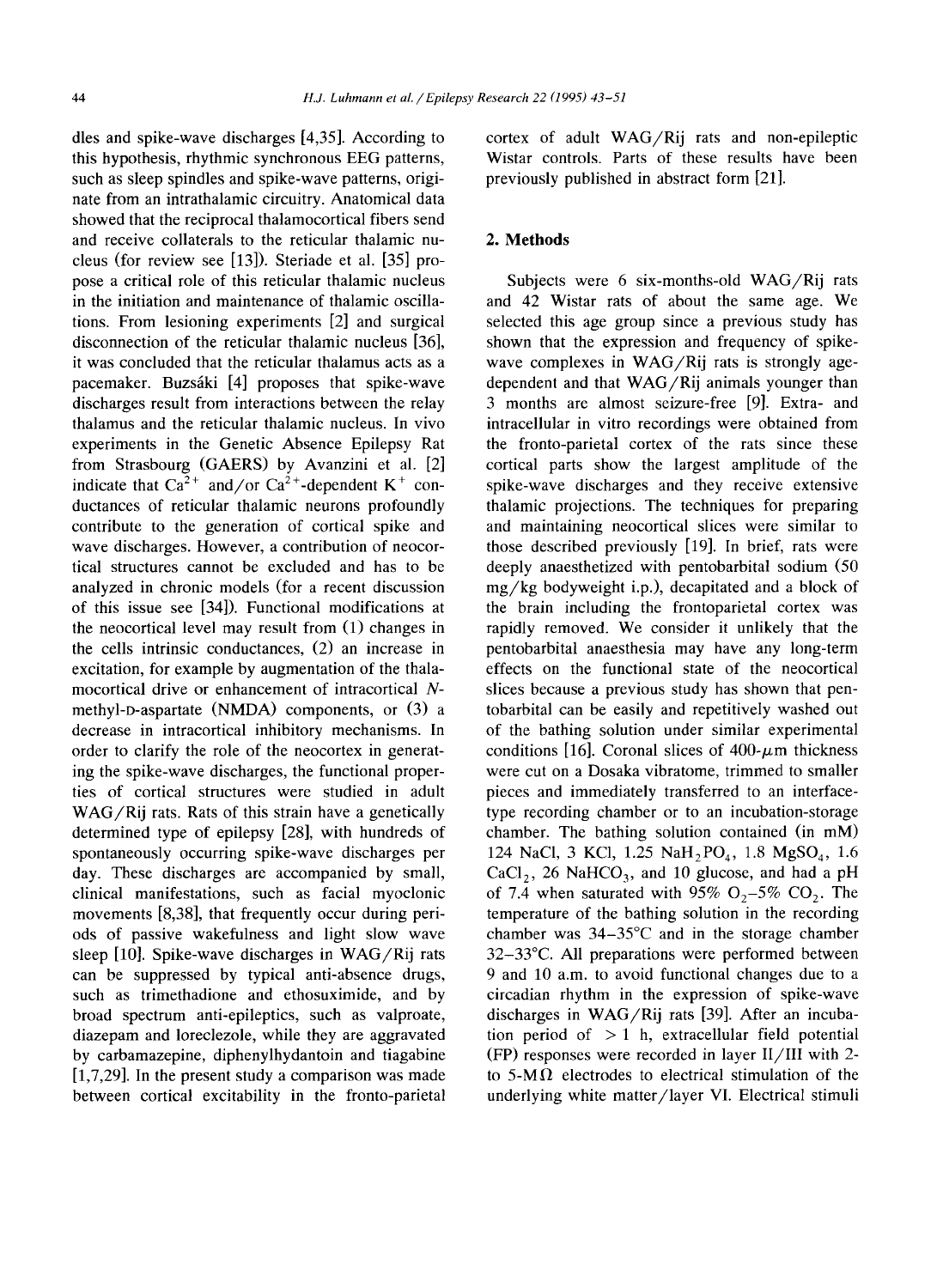of 200- $\mu$ s duration and 2-40-V intensity were applied via a sharpened bipolar tungsten electrode at a frequency of  $\leq 0.1$  Hz. The efficacy of intracortical inhibition in extracellular recordings was estimated by the use of a paired-pulse stimulation protocol (for details see [19,20]). Double stimuli of identical duration and intensity were applied at inter stimulus intervals of 15-30 ms and the peak-to-peak amplitudes of the first  $(FP_1)$  and second  $(FP_2)$  response were measured to calculate the amount of inhibition from the following formula:

percentage inhibition =  $[(FP<sub>1</sub> - FP<sub>2</sub>)/FP<sub>1</sub>] \times 100$ 

Because the efficacy of inhibition estimated with this protocol is strongly dependent on the stimulus intensity (see Fig. 1 in [20]), the strength of the electrical stimuli was adjusted to twice the magnitude needed to evoke a maximal  $FP_1$  response.

Intracellular recordings in layers II/III and layer V were performed with  $60-120$  M $\Omega$  microelectrodes filled with 2 M potassium acetate. Only cells with a stable resting membrane potential  $(V_m)$  more negative than  $-65$  mV and with a neuronal input resistance  $(R_N)$  of more than 20 M $\Omega$  were included in the data analysis. Neurons were categorized according to their discharge pattern to injection of suprathreshold depolarizing current pulses into regular spiking, intrinsic bursting and fast spiking cells [25]. The synaptic network properties were analyzed with intracellular recording techniques by eliciting



Fig. 1. Intracellular recordings and comparison of intrinsic membrane properties between Wistar and WAG/Rij rats. A: Characteristic response pattern of a regular spiking cell recorded in supragranular layers of a WAG/Rij rat at  $V_m = -84$  mV. B: Typical intrinsic bursting neuron recorded in layer V of a WAG/Rij animal at  $V_m = -66$  mV. Note pronounced burst discharge and repetitive single action potentials as response to injection of suprathreshold current pulse. C: Average resting membrane potentials of neurons recorded in layers II/III (left) and layer V (right) of Wistar (O) and WAG/Rij ( $\bullet$ ) rats. D: Membrane input resistance determined at  $V_m$  in layers II/III (left) and layer V (right) neurons of Wistar  $(O)$  and WAG/Rij  $(\bullet)$  animals. Bars on each symbol indicate standard error of the mean.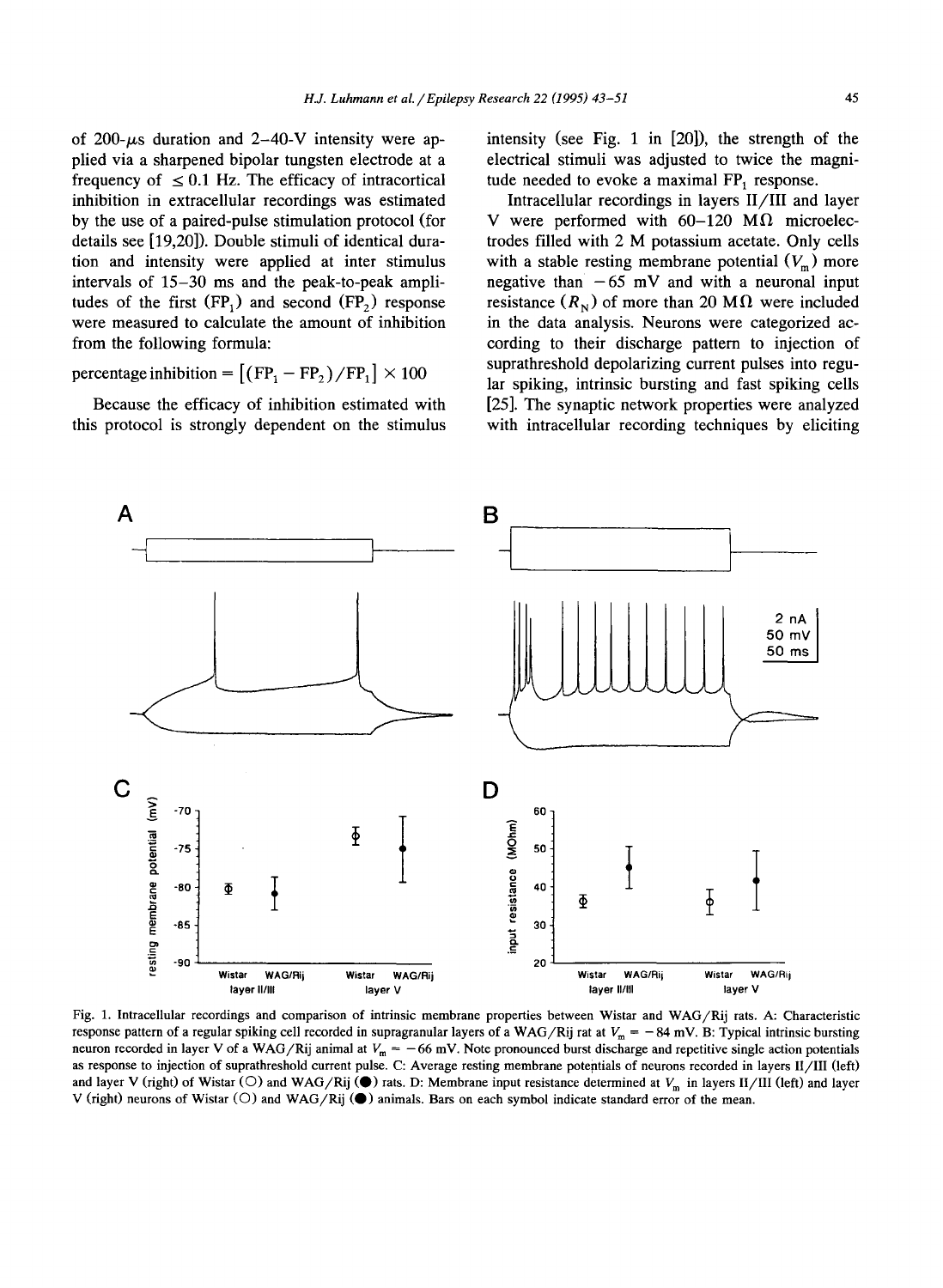excitatory and inhibitory postsynaptic potentials (EPSPs and IPSPs, respectively). Subthreshold stimuli of various intensities were used to evoke an EPSP. To elicit an IPSP, stimulus intensities were adjusted to twice the threshold to evoke an action potential. The reversal potential of the IPSP  $(E_{\text{ppsp}})$ was determined by linear regression from a plot of the IPSP peak response amplitude versus membrane potential. The IPSP peak conductance  $(G_{\text{ppsp}})$  was calculated by linear regression analysis from the slope of the plot of the relation between the membrane potential deflection at the peak of the IPSP versus injected current. A contamination of voltageactivated conductances was minimized by performing this analysis in the linear range of the cell's current-voltage relationship. The pure IPSP peak conductance was then calculated by subtracting the cell's resting conductance from the estimated conductance at the IPSP peak amplitude [19,20]. The presence of long-latency epileptiform FP responses, multiphasic intracellularly recorded EPSPs or synaptically evoked burst discharges was investigated with electrical stimuli of different intensities. Stimulusevoked FPs and single cell synaptic responses that



Fig. 2. Stimulus-evoked synaptic responses in neocortical slices obtained from Wistar (left column, 1) and WAG/Rij rats (right column, 2). A: Field potential responses recorded in layers II/III to three different stimulus intensities (Q). Note expression of epileptiform activity in the recordings from the WAG/Rij animal. B: Field potential responses to a double stimulus with an inter-stimulus interval of 20 ms. Higher stimulus intensities evoke an increase in the initial response and, only in the Wistar rat, an increase in paired-pulse inhibition, as demonstrated by the suppression of the response to the second stimulus. Negativity in field potential recordings in A and B is shown downward. C: Intracellular recordings from a supragranular regular spiking cell in a slice obtained from a Wistar (left,  $V_m = -80$  mV) and a WAG/Rij rat (right,  $V_m = -91$  mV). Electrical stimuli of four different intensities evoke a gradually increasing monophasic EPSP in the Wistar rat and an epileptiform EPSP in the WAG/Rij animal.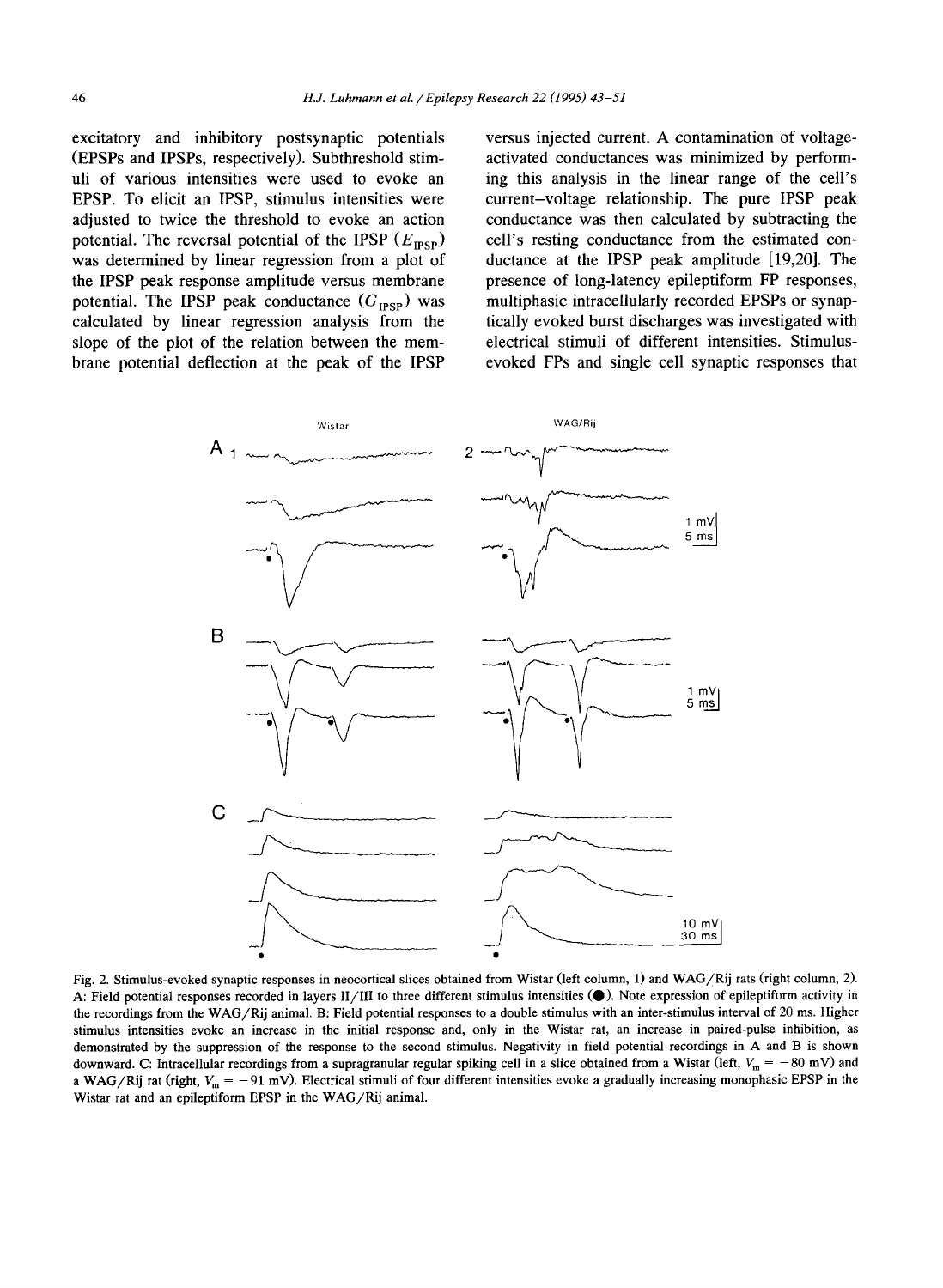revealed a multiphasic component were classified as epileptiform. For statistical analysis a Student's t-test was performed on the data. If not otherwise noted, values throughout this report are given as mean  $\pm$ S.D.

#### **3. Results**

In vitro recordings were performed in coronal fronto-parietal cortical slices obtained from 42 adult Wistar and 6 adult WAG/Rij rats. Out of the 141 stable intracellular recordings in Wistar and 23 cells recorded in WAG/Rij rat cortical slices, 122 and 19 neurons were classified according to the criteria of McCormick et al. [25] as regular spiking cells, respectively (Fig. 1A). In addition, 12 and 2 typical fast spiking cells with non-accommodating high frequency ( $> 400$  Hz) discharges could be recorded in Wistar and WAG/Rij slices, respectively. Intrinsic bursting behaviour could be observed in 5 and 2 neurons in Wistar and WAG/Rij cortical slices, respectively, and in both experimental groups the soma location of these cell types was restricted to layer V (Fig. 1B). Two of the 141 cells recorded in Wistar cortical slices could not be categorized because current-voltage analyses were not performed in these two neurons. No obvious differences in the functional properties of these three cell categories could be detected in comparison between the two experimental groups. In addition, other intrinsic membrane properties like resting membrane potential  $(V_m)$  and neuronal input resistance  $(R_N)$  were not significantly different between Wistar and WAG/Rij rats. In agreement with a previous report [24], neurons recorded in layer II/III revealed a more hyperpolarized  $V_m$  as compared to the layer V cells (Fig. 1C). Layer II/III cells in Wistar and WAG/Rij neocortical slices had a  $V_m$  of  $-80.2 \pm 7.1$  mV  $(n=97)$  and  $-80.8 \pm 8.6$  mV  $(n=16)$ , respectively. The  $V_m$  measured in layer V cells was  $-73.3$  $\pm$  5.7 mV (n = 44) and -74.9  $\pm$  10.5 (n = 7) for Wistar and WAG/Rij rats, respectively. Neurons recorded in WAG/Rij rats tended to have a slightly higher  $R_N$ , but these differences were not significant at the  $P < 0.05$  level (Fig. 1D). Supragranular neurons in Wistar and WAG/Rij cortical slices revealed a  $R_N$  of 36.2  $\pm$  15 M $\Omega$  (n = 81) and 45  $\pm$  20.5 M $\Omega$ 

 $(n = 15)$ , respectively. In layer V cells the  $R_N$  values were estimated to  $36 \pm 19.8$  M $\Omega$  (n = 35) and 41.6  $\pm$  19.1 M $\Omega$  (n = 7), respectively.

In contrast to the intrinsic membrane properties, significant differences could be detected between Wistar and WAG/Rij rats in the synaptic properties of the neocortical network. Both extra- and intracellular recording techniques revealed a decrease in the efficacy of GABAergic inhibition and a hyperexcitability in neocortical slices obtained from WAG/Rij rats. Whereas all extracellular recorded field potential (FP) responses in Wistar cortical slices  $(n = 23)$  showed the normal short-lasting mono- or biphasic response pattern (Fig. 2A1), 15.6% of the FP responses ( $n = 90$ ) recorded in supragranular layers of WAG/Rij neocortical slices clearly revealed a polyphasic and often long-lasting activity pattern (Fig. 2A2). Therefore these responses were classified as epileptiform. In addition to these strain-specific differences in the expression of neuronal hyperexcitability, WAG/Rij cortical slices were characterized by a significant reduction of paired-pulse inhibition (Fig. 2B). Whereas paired-pulse inhibition in supragranular layers of Wistar rats amounted to 68.3  $\pm$  14.2% (n = 23, fig. 2B1), WAG/Rij animals revealed a strength of intracortical inhibition of only 59.8  $\pm$  19.4% (n = 90, Fig. 2B2) (P < 0.05). Electrical stimuli of similar intensity (up to 40 V) were necessary in Wistar and WAG/Rij cortical slices to evoke a maximal FP response, but comparable stimulus intensities produced a smaller paired-pulse inhibition in the latter (compare Fig. 2B2 and Fig. 2B1).

In agreement with the extracellular recordings, intracellular synaptic responses in WAG/Rij cortical slices were also characterized by a hyperexcitability and a loss of GABAergic inhibition. Normal monophasic and short-lasting EPSPs could be observed in 94.3% of the cells recorded in Wistar  $(n = 35, Fig. 2C1)$  and in 76% of the neurons analyzed in WAG/Rij animals  $(n = 21)$ . However, in five neurons recorded in WAG/Rij cortical slices electrical stimulation of the afferent pathway with relatively low intensity elicited a long-lasting EPSP that clearly consisted of multiple components (middle traces in Fig. 2C2). Similar multiphasic EPSPs could be observed in only 2 of the 35 cells recorded in Wistar rats.

The intracellular analysis of the efficacy of the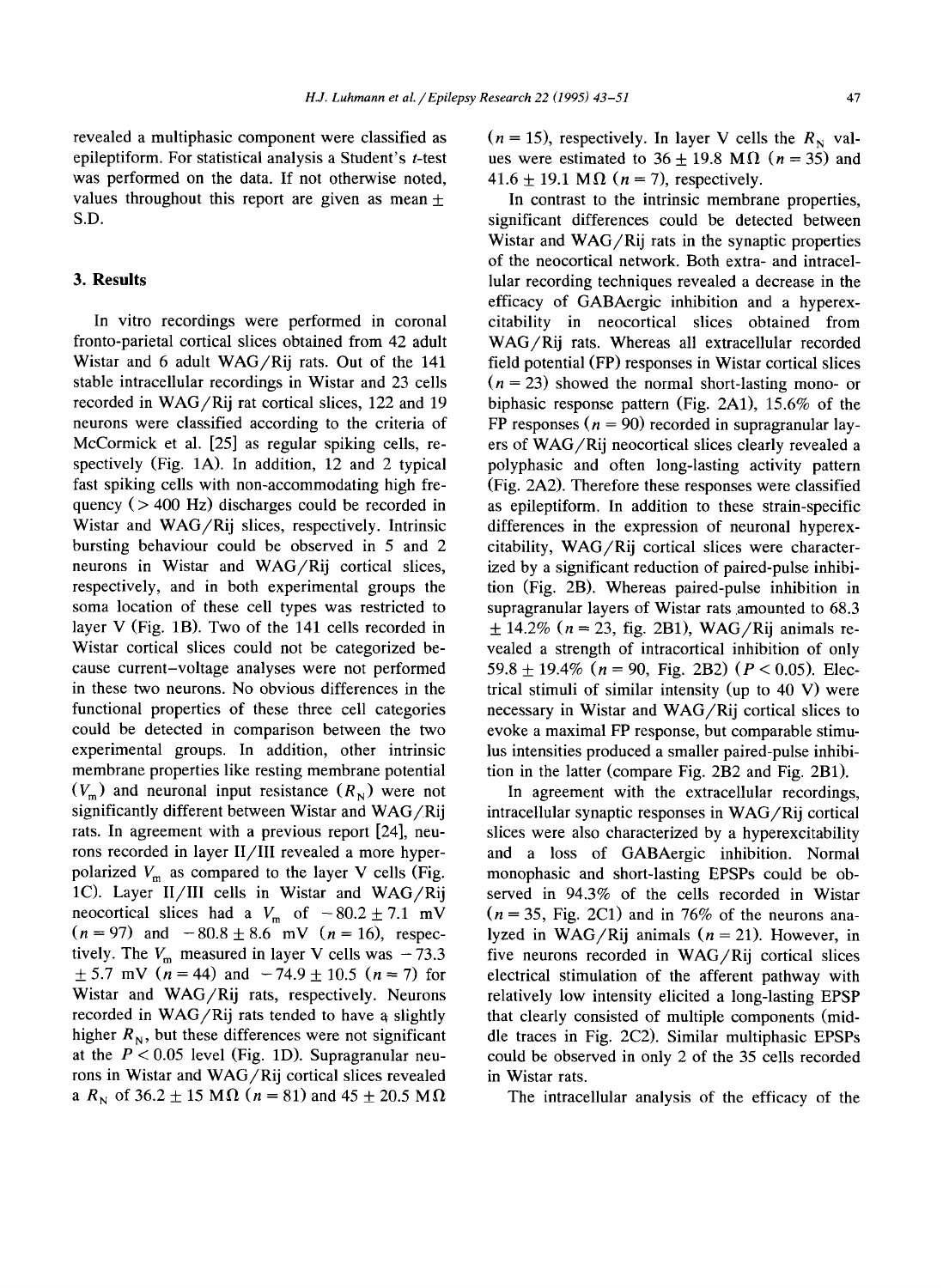intracortical GABAergic system revealed a significant difference between the two experimental groups. A biphasic inhibitory postsynaptic potential (IPSP) consisting of a GABA $_A$  receptor-mediated fast (f-) IPSP and a GABA $_B$ -mediated long-latency (1-) IPSP could be observed in every cell recorded in Wistar cortical slices  $(n = 27)$  and in 85.7% of the cells analyzed in WAG/Rij rats  $(n = 15)$  (Fig. 3A). The remaining neurons in WAG/Rij rats either showed a very small IPSP (Fig. 3B) or no postsynaptic hyperpolarizing component at all. Since supragranular neurons differ in their inhibitory synaptic input from layer V cells [6], the properties of IPSPs elicited in layer II/III only were analyzed in more detail and compared between the two experimental groups. The reversal potential of the C1--dependent f-IPSP estimated  $-74 \pm 5.7$  mV ( $n=27$ ) in Wistars and  $-70.5 + 9.5$  mV ( $n = 8$ ) in WAG/Rij rats (Fig. 3C, left). The  $K^+$ -dependent 1-IPSP showed a more hyperpolarized reversal potential in both experimental groups and estimated  $-90.3 \pm 6.1$  ( $n = 27$ ) and  $-88.8 + 6.7$  mV ( $n = 8$ ) in supragranular neurons recorded in Wistar and WAG/Rij cortical slices, respectively (Fig. 3C, right). A prominent difference



Fig. 3. Properties of stimulus-evoked IPSPs recorded in neocortical slices obtained from Wistar and WAG/Rij rats. A: lntracellular recordings from a layer II/III regular spiking cell  $(V_m = -71 \text{ mV})$  in a cortical slice obtained from a WAG/Rij rat. Current protocol (upper trace in A1) and corresponding voltage responses (lower trace in A1) at different de- and hyperpolarizing membrane potentials. Electrical stimulation ( $\bullet$ ) of the afferent pathway evokes a prominent biphasic IPSP that is shown in A2 at a higher gain. B: Recordings from a supragranular regular spiking cell in a WAG/Rij rat cortical slice ( $V_m = -75$  mV). Note the lack of a hyperpolarizing f-IPSP and the small amplitude of the I-IPSP. Action potentials in A and B are truncated. Resting membrane potential of the cells is indicated in A2 and B2 to the left of the middle traces. Dotted line in A2 and B2 displays the most depolarized potential. C: Average reversal potential of the f-IPSP (left) and I-IPSP (right) in layers II/III neurons recorded in neocortical slices from Wistar ( $\circ$ ) and WAG/Rij ( $\bullet$ ) rats. D: Average peak conductance of the f-IPSP (left) and the I-IPSP (right) calculated in supragranular neurons recorded in Wistar ( $\odot$ ) and WAG/Rij ( $\bullet$ ) neocortical slices. Bars on each symbol and column symbolize standard error of the mean. Asterisks in D indicate significant differences between Wistar and WAG/Rij rats at the  $P < 0.02$  (\*) and  $P < 0.001$  (\*\*\*) level.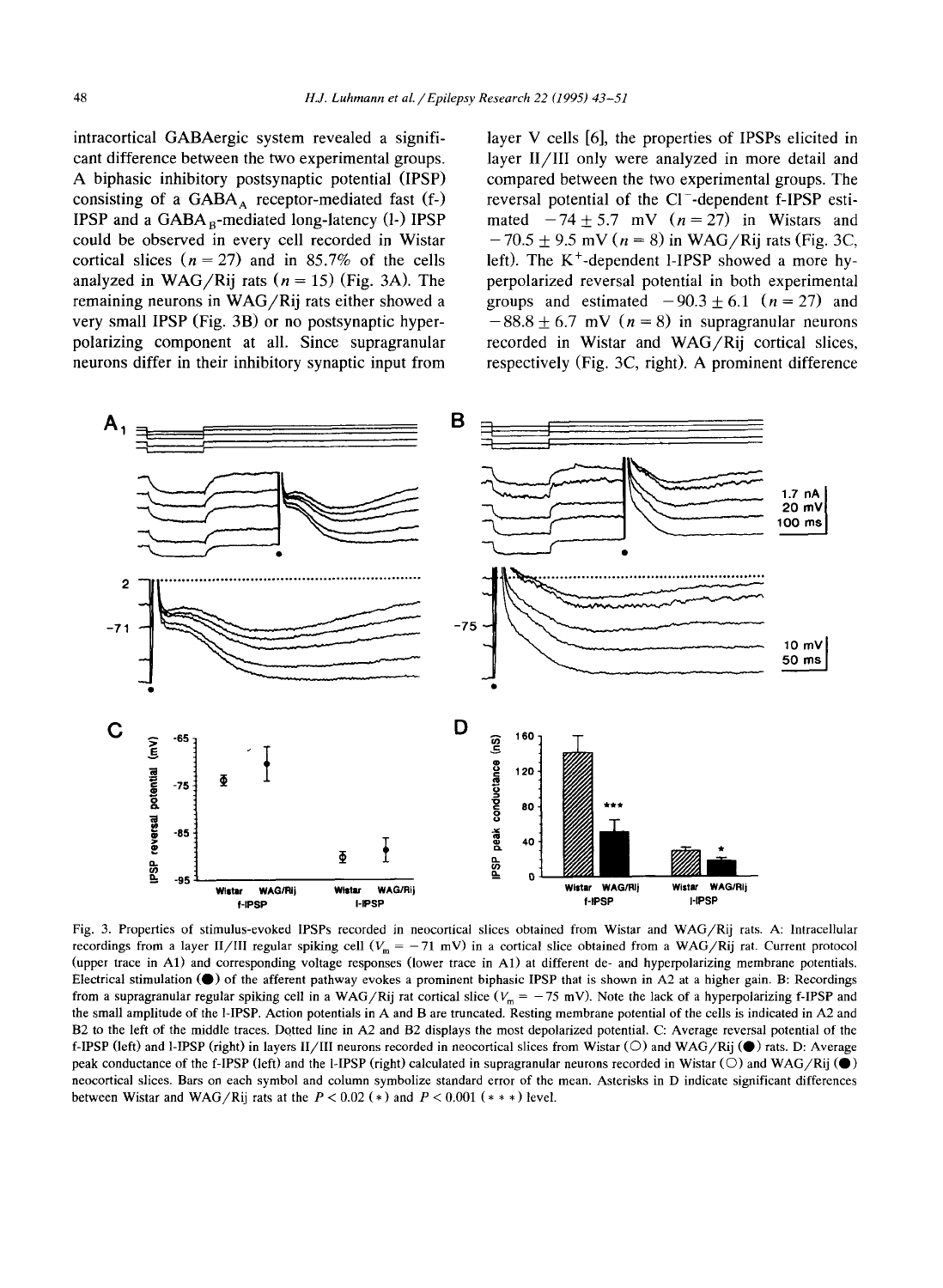could be detected between Wistar and WAG/Rij rats in the efficacy of the f- and I-IPSP in layer II/III cells (Fig. 3D). The peak conductance of the f-IPSP was significantly  $(P < 0.001)$  smaller in WAG/Rij's  $(50.8 \pm 36.5 \text{ nS}, n = 8)$  as compared to the control Wistar rats  $(140.8 \pm 96.1 \text{ nS}, n = 26)$ . A significant difference  $(P < 0.02)$  could be also detected for the relative strength of the I-IPSP between WAG/Rij rats  $(17.9 \pm 7.5 \text{ nS}, n = 8)$  and Wistars  $(29.2 \pm 19.1 \text{ nS}, n = 26).$ 

### **4. Discussion**

Our results show that the efficacy of intracortical GABAergic mechanisms is considerably reduced in fronto-parietal cortical slices of WAG/Rij rats when compared to non-epileptic Wistar controls. At first a note has to be made with respect to the non-epileptic character of Wistar rats. Also spike-wave discharges can be noticed in random bred Wistar rats, but the prevalence and incidence of these discharges is much lower compared to age-matched WAG/Rij rats [14]. In two studies it was shown that at an age of six months only 10 or 20% of random bred rats including Wistars show spike-wave discharges [15,31]. It is therefore safe to conclude that Wistar rats quantitatively, differ in the amount of spontaneously occurring spike-wave discharges from WAG/Rij rats. All adult WAG/Rij rats abundantly show the bilateral generalized spike-wave discharges in the cortical EEG (for review see [8]).

Although significant differences could be detected between Wistar and WAG/Rij rats in the synaptic properties of the neocortical network, no differences could be discovered in the analyzed intrinsic properties of the cortical neurons of the two rat strains. The resting membrane potentials, the neuronal input resistances as well as the basic cellular firing properties, appeared not significantly different between Wistar and WAG/Rij rats. Nevertheless, both extraand intracellular recording techniques revealed a significant decrease in the efficacy of GABAergic inhibition and a hyperexcitability in neocortical slices of WAG/Rij rats. This is best expressed both in the epileptiform extracellular field potential responses and in the EPSPs and IPSPs recorded intracellularly in slices of WAG/Rij rats. These data imply that the elements of the network are not changed, but that the tuning of the network is more sensitive to incoming volleys. The cortical circuitry is easier brought into a more extreme response, expressed in the EEG as spike-wave discharges. This implies that the present study confirms and extends the experimental data from Gloor and coworkers [11]. These authors showed that systemic penicillin application induced spike-wave discharges in cats and suggested that a pharmacologically induced change in cortical excitability was the underlying factor. They reasoned that spindle volleys coming from the thalamus were transformed into spike-wave discharges at the cortical level, when this level was made hyperexcitable by penicillin. We extend Gloor's theory to another species and to a genetic type of absence epilepsy. The latter is important since generalized epilepsies in man, including absence epilepsy, are also genetically determined [18,26].

Changes in the cortical excitability might be a permanent characteristic of the fronto-parietal cortex in this type of epileptic rat with a genetically determined high incidence of spike-wave discharges. Our results are also in good agreement with in vivo and in vitro studies on the GAERS rat strain by Pumain et al. [30]. By the use of different electrophysiological techniques, the authors characterize stronger NMDA receptor-mediated components in the sensori-motor cortex of rats with petit mal-like seizures. These long-lasting NMDA components are also more widely distributed throughout all cortical layers [30], suggesting a significant NMDA receptor-mediated intracortical hyperexcitability in GAERS rats. This hyperexcitability may result from molecular-biological (e.g. alterations in the subunit composition), anatomical (e.g. changes in the receptor density) and/or functional (e.g. reduction in  $Mg^{2+}$  sensitivity) modifications of the NMDA receptor. However, they may be also subsequently caused by a decrease of intracortical GABAergic inhibition. Previous observations have shown, that already a minor decline in the efficacy of GABAergic inhibition induces epileptiform activity in rat neocortical slices [5,22,23]. Whether the observed reduction in intracortical GABAergic inhibition in WAG/Rij rats results from removal of excitatory input to inhibitory interneurons ('dormant basket cell hypothesis'), a decrease in GABA release, a loss of postsynaptic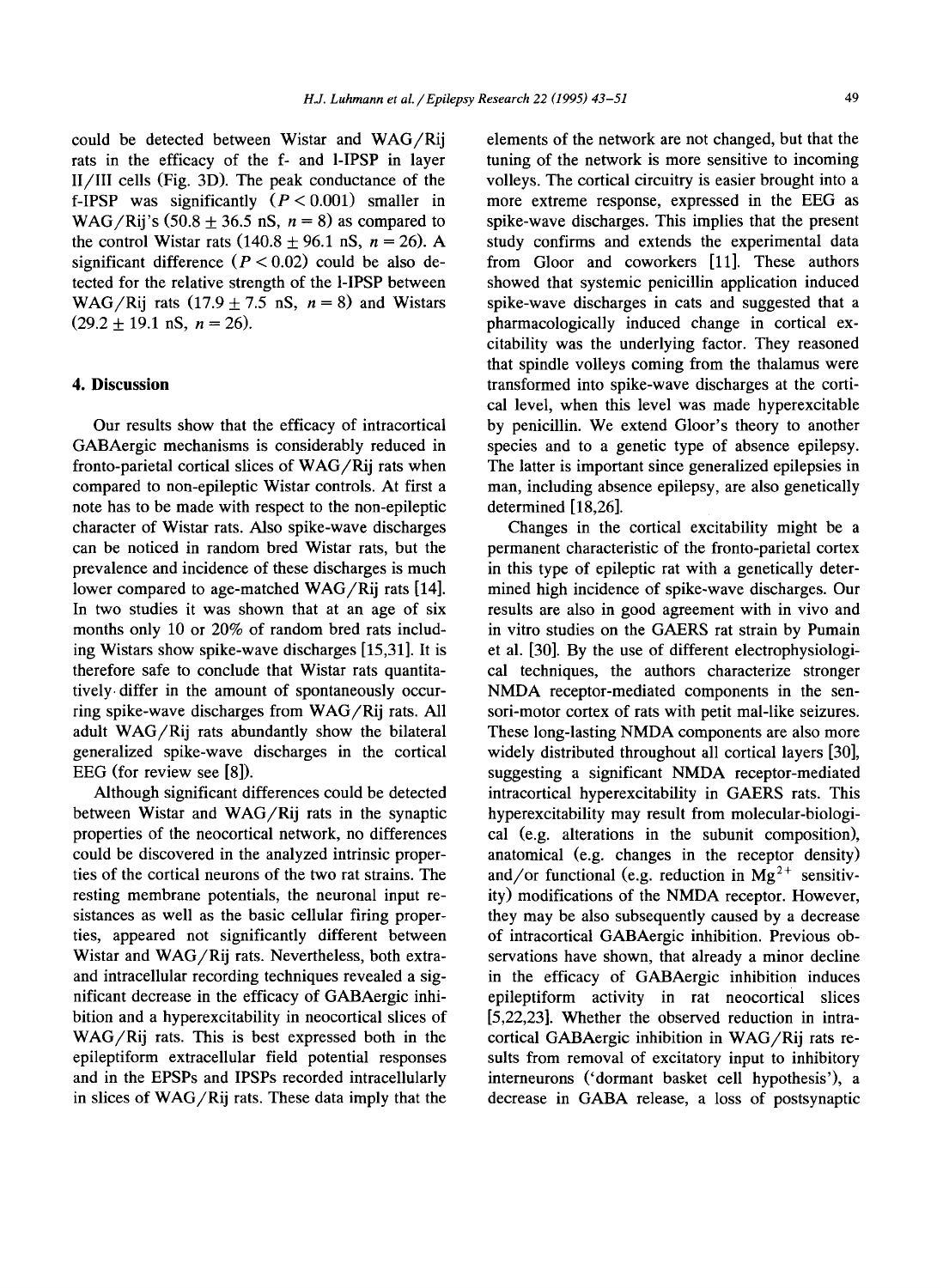GABA receptors, structural and/or functional modifications of GABAergic interneurons or changes in the expression pattern of GABA receptors needs to be clarified.

It is of interest that the present changes in cortical excitability are found in vitro, and that an intact thalamocortical circuitry is not a prerequisite for the increase in cortical excitability. The present data do not falsify the thalamic network hypothesis of Steriade et al. [35] and Buzsáki [4]. These authors emphasized the role of the thalamus in generating spikewave complexes. Several mechanisms at the thalamic level probably contribute to the expression of this pathophysiological activity. An enhanced  $GABA_B$  mediated inhibitory drive onto thalamic relay cells may augment low threshold calcium spikes and the pathogenesis of absence seizure-like rhythmicity in these neurons [12,32]. This increase in  $GABA_{\rm B}$  mediated input probably originates from an increased activity level of neurons situated in the thalamic reticular nucleus [40]. Recent observations by Tsakiridou et al. [37] in acutely isolated neurons of the thalamic nucleus reticularis obtained from GAERS rats demonstrated a selective increase in the amplitude of the low threshold calcium conductance by 55% when compared to non-epileptic controls. These genetically determined differences may result from an increase in T-type  $Ca^{2+}$  channel number and/or single channel conductance and significantly contribute to the enhanced synchronization during absence epilepsy [37]. However, as also suggested by Tsakiridou et al. [37], additional mechanisms may be involved in the generation and manifestation of synchronous spike and wave discharges. These additional mechanisms are probably located in cortical structures, since in vivo studies have shown that the neocortex apparently plays a leading role in the transition to spike-wave discharges. The present results indicate that permanent cortical changes are associated with a higher incidence and prevalence of spike-wave discharges. One yet unresolved issue concerns the question whether these changes in neocortical excitability are the cause or the consequence of spike-wave complexes. The decrease in GABAergic inhibition and the expression of stimulus-evoked hyperexcitability may be the result of repetitive seizure activity [27,33], originating from the thalamic network. To elucidate this interesting question, a detailed developmental study on thalamic and neocortical neurons has to be performed in parallel.

## **Acknowledgements**

This work was supported by a grant from the Deutsche Forschungsgemeinschaft to H.J.L. (SFB 194/B4).

#### **References**

- [1] Ates, N., van Luijtelaar, E.L.J.M., Drinkenburg, W.H.I.M., Vossen, J.M.H. and Coenen, A.M.L., Effects of loreelezole on epileptic activity and on EEG and behaviour in rats with absence seizures, *Epilepsy Res.,* 13 (1992) 43-48.
- [2] Avanzini, G., Vergnes, M., Spreafico, R. and Marescaux, C., Calcium-dependent regulation of genetically determined spike and waves by the reticular thalamic nucleus of rats, *Epilepsia,* 34 (1993) 1-7.
- [3] Avoli, M. and Gloor, P., Role of the thalamus in generalized penicillin epilepsy: Observations on decorticated cats, *Exp. Neurol.,* 77 (1982) 386-402.
- [4] Buzsáki, G., The thalamic clock: Emergent network properties, *Neuroscience,* 41 (1991) 351-364.
- Chagnac-Amitai, Y. and Connors, B.W., Horizontal spread of synchronized activity in neocortex and its control by GABA-mediated inhibition, *J.Neurophysiol.,* 61 (1989) 747- 758.
- [6] Chagnac-Amitai, Y., Luhmann, H.J. and Prince, D.A., Burst generating and regular spiking layer 5 pyramidal neurons of rat neocortex have different morphological features, *J. Comp. Neurol.,* 296 (1990) 598-613.
- [7] Coenen, A.M.L., Blezer, E.M.H. and van Luijtelaar, E.L.J.M., Effects of the GABA-uptake inhibitor tiagabine on electroencephalogram, spike-wave discharges and behaviour of rats, *Epilepsy Res.,* 21 (1995) 89-94.
- [8] Coenen, A.M.L., Drinkenburg, W.H.I.M., Inoue, M. and van Luijtelaar, E.L.J.M., Genetic models of absence epilepsy, with emphasis on the WAG/Rij strain of rats, *Epilepsy Res.,*  12 (1992) 75-87.
- [9] Coenen, A.M.L. and van Luijtelaar, E.L.J.M., The WAG/Rij rat model for absence epilepsy: Age and sex factors, *Epilepsy Res.,* 1 (1987) 297-301.
- [10] Drinkenburg, W.H.I.M., Coenen, A.M.L., Vossen, J.M.H. and van Luijtelaar, E.L.J.M., Spike-wave discharges and sleep-wake states in rats with absence epilepsy, *Epilepsy Res.,* 9 (1991) 218-224.
- [11] Gloor, P., Pellegrini, A. and Kostopoulos, G.K., Effects of changes in cortical excitability upon the epileptic bursts in generalized penicillin epilepsy of the cat, *Electroencephalogr. Clin. Neurophysiol.,* 46 (1979) 274-289.
- [12] Hosford, D.A., Clark, S., Cao, Z., Wilson, W.A., Lin, F., Morrisett, R.A. and Hiun, A., The role of  $GABA_B$  receptor